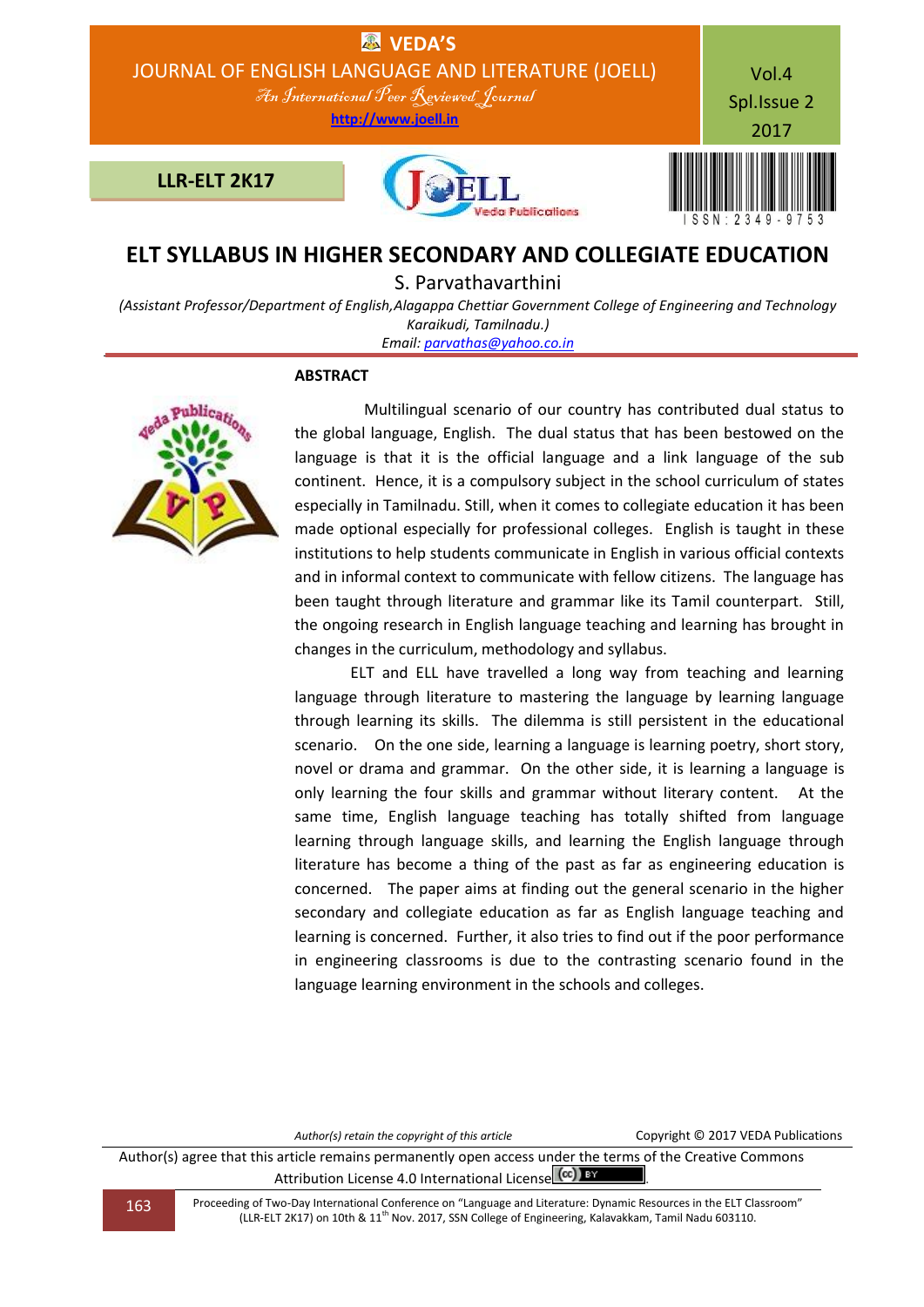Vol.4 Spl.Issue 2 2017

## **BACKGROUND TO THE STUDY**

Students learning English in colleges especially in engineering colleges face difficulties in mastering the language. It is indeed a strenuous task to make them get involved in a listening activity in British English or in Indian English. Likewise, a majority of them do not involve in a discussion that follows the reading or listening activity. Hence, the teacher is forced to deal with grammar concepts and organizing nuances by way of direct teaching. While the prescribed book gives guidelines to the teacher is to be in the periphery and function as a facilitator. The teacher is expected to create a situation that helps the learners involve in self-learning. In many occasions, it is highly impossible for the teacher to facilitate such situation.

When questioned about their lack of participation it is revealed that they come from Tamil medium or rural schools. Still, these students have secured very good marks in English in their final exams. Furthermore, it had to be had in mind that they have been taught English as a subject for twelve years all through their school. So the researcher was curious to know if the different syllabus, the teaching methodology and the assessment pattern that is followed in the different schools and colleges have resulted in their non-performance in the college scenario.

## **HYPOTHESIS**

English syllabus followed in the Tamil medium schools and English medium are different.

English that is prescribed and taught in the schools are taught through literature and the English that is taught in the colleges are skill oriented and they concentrate on teaching and learning skills.

#### **OBJECTIVE**

Analyze the syllabus (English) prescribed for the twelfth standard or plus two syllabus that is prescribed for the state board and the central board.

Analyze the syllabus (English) prescribed for arts and science colleges and engineering colleges.

Compare the syllabus, teaching methodology, materials and assessment pattern to find similarities and dissimilarities.

#### **METHODOLOGY**

The paper aims at analyzing the various syllabuses followed in the schools and in colleges to find out how the English language is taught there. Curriculum, Syllabus, teaching methodology and evaluation pattern decide what the students learn. Especially, the syllabus is one of the main criteria that decide what is taught and learnt. Hence, the syllabi that are followed in the school and colleges are collected and analyzed. Further for the teaching methodology, the guidelines given for the teachers in the prescribed text are considered. Added to that, the assessment pattern that is exhibited in the final exam question paper and the scheme of evaluation are taken into consideration.

Schools earlier had four different education systems. They are state board, matriculation board, central board and a few international schools that follow ICSE or IGCSE syllabus. The most prevalent are the state board syllabus, matriculation and the central board syllabus. Out of these the historical change in the education mode by introducing 'samacheer kalvi' (2010-2011) has done away with the matriculation syllabus in Tamilnadu. Hence, now there are only three syllabuses. But normally we have students only from state board and a few from central board. Therefore, the state board and the central board syllabus have been taken for the present study. Hence those two syllabuses were taken into consideration.

As far as the college education is concerned the education committee has introduced arts and science colleges, and professional colleges which consist of engineering, medicine and law. We also have other professional colleges, such as agriculture, and siddha. Out of these, the syllabus from engineering colleges and arts and science colleges were taken up for the present study. Because, the curriculum that is designed for medicine and law degrees do not have English as a separate subject. English is taught as an individual subject in only two streams. They are engineering and arts and science institutions. Hence the syllabus and the evaluation pattern in the two streams have been taken up in the present study.

The existing school syllabus from the state board of Tamilnadu and central board was analyzed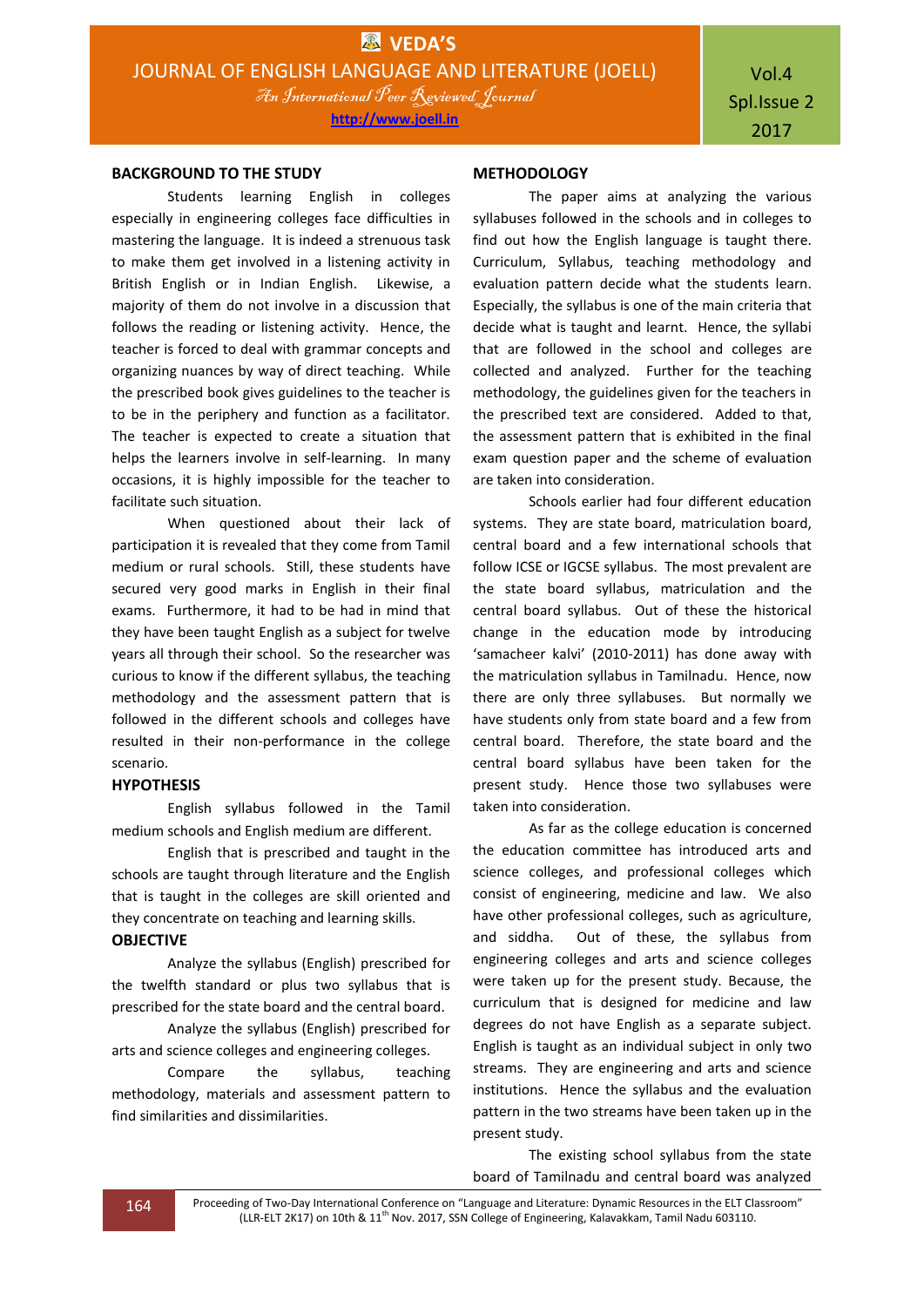with the prescribed text book and the evaluation pattern based on the question papers available that is used for the assessment in the final examinations. The same was done for arts and science colleges. Syllabus that is being followed for the part –II English in the colleges and the question papers used to assess in the end semester examination was taken into consideration. For this purpose, the Alagappa University syllabus that is prescribed for the affiliated colleges is considered. Likewise, for the engineering colleges the syllabus that is prescribed for the affiliated colleges of Anna University was considered.

# **ANALYSIS**

English that is prescribed for the central board consists of two papers. They are English core and English elective. The paper on English core consists of two books consisting of Prose and poetry writings followed by an activity on insight or deep comprehension. The paper on English as an elective consists of two books. One book consists of prose pieces, poetry pieces and two plays. Each piece is followed by activities relating to comprehension, grammar, writing skills and speaking skills pertaining to the literature content. The other book has five units each having activities that comes with content on poetry, prose and newspaper articles. It consists of a listening activity, followed by a reading activity which is continued in the form of discussion and finally speaking activity. The units also consist of grammar activities related to the listening or the reading passage given or in relation to a passage separately given for the purpose. Both the papers have two novels as extended reading.

With regard to the assessment pattern, it is a combination of assessment of both the language skills and comprehension of the literary texts. The assessment of English core is divided into three units: they are reading comprehension of unseen passage (30 marks), writing skills (30 marks) and literature and long reading text (40 marks). Wherein the learner is assessed for reading and writing skills on general content, the literary content is assessed for an in-depth comprehension of them. Likewise, for the English elective paper the assessment is divided into 3 parts, they are reading skills (20 marks), writing skills and grammar (40 marks) and literary texts and long reading (40 marks). Here again, the assessment

of literary text is on in depth analysis of the character study or plot construction of the literary text.

English in state board consists of one common syllabus for Tamil medium and English medium instruction. It consists of vocabulary competencies, grammatical competencies, listening competencies, speaking competencies, reading competencies, writing competencies, study skills (referring to a dictionary), occupational (report writing, advertisements etc), strategic competencies (bravery, confidence building), and Creative competencies. Assessment consists of two papers; English –I, and English-II. English I consists of vocabulary and lexical competencies (30 marks), grammatical competencies (20 marks), reading competencies (15 marks), writing competencies (15 marks) in which questions from prescribed prose are asked, literary competencies – poetry (20 marks). Here again, as in the case of the central board, the assessment is partially for language skills and partially for comprehension of literary texts.

English of the arts and science colleges is prescribed for the first two years in the three year UG programme. The paper is titled 'English for Enrichment,' and consists of five units. The first two units are allocated to prose, the third unit is for poetry and the fourth unit is for grammar and the fifth unit is for composition. There are two books subscribed for the syllabus, they are 'An anthology of prose and poetry,' and 'A book on grammar usage and composition.' There are three prose pieces in each unit. With regard to the prescribed poetry, it consists of poetry from literary experts from various ages. English for Enrichment-II for the second semester is of the same pattern. It has the same books prescribed with different prose and poetry pieces. As far as grammar is concerned, the whole grammar is divided into four or five topics per semester. Further they are arranged in such a manner that it starts from the basics. Likewise, Composition is also similarly arranged with the basic activities of informal letter writing and hints developing in the first semester. The fourth semester consists of expanding a proverb.

In the second year, the students are introduced to short stories and one-act plays in the first semester. Two units are allocated to one-act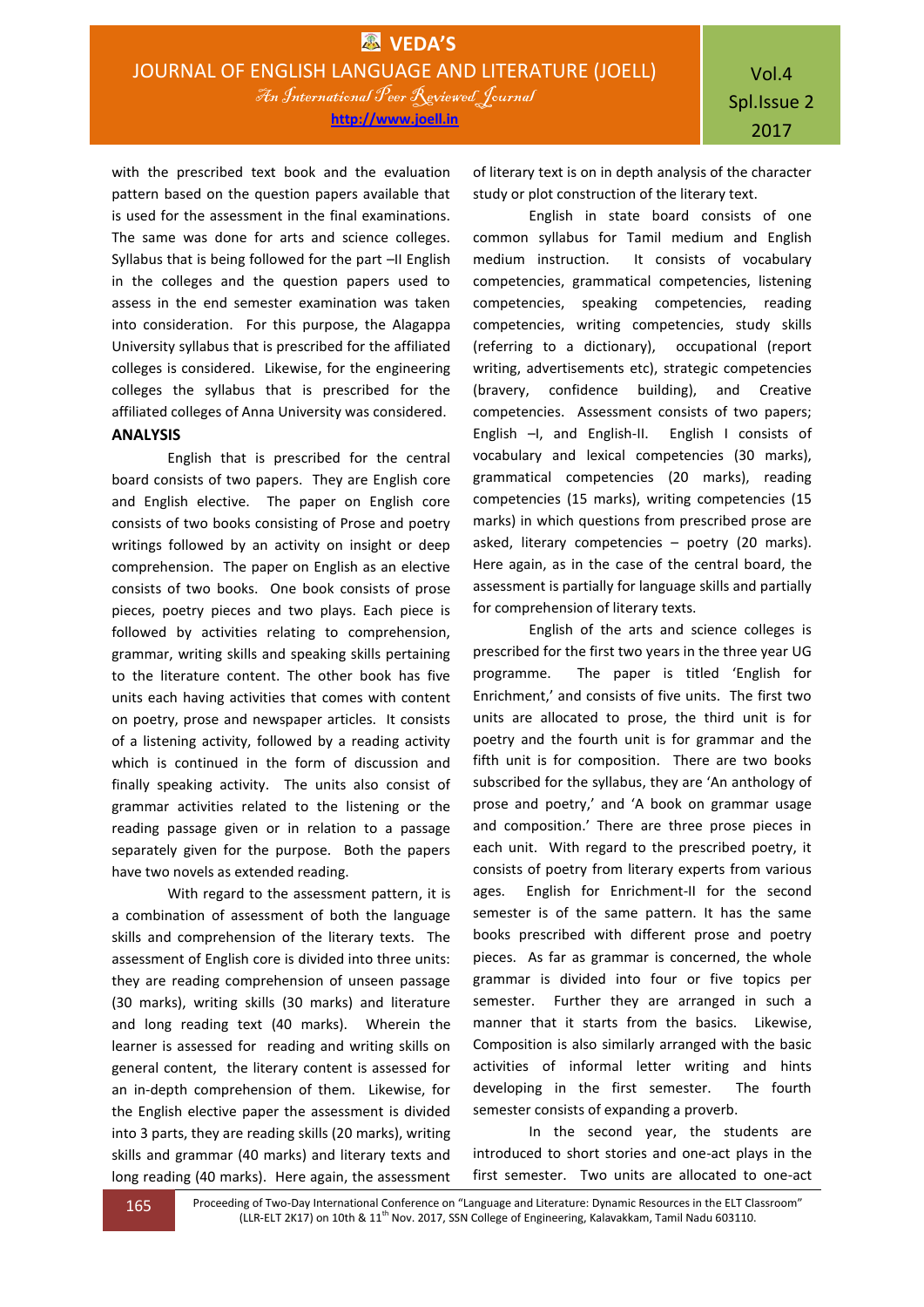plays with each unit having two one act plays. The prescribed text books are a short story collection, a book on one-act plays and a book on communication. The grammar book is the same for all the four semesters. The second semester consists of a drama, and a novel with three titles from Tales from Shakespeare.

Evaluation is done at the end of each semester. The assessment is for a maximum of 75 marks. It consists of three parts, part A, B, and C. Part A is for 20 marks with ten questions of 2 marks each. Out of these 6 questions are from the literary content, 3 question on applying grammar rules and one question on the content of grammar unit, like what is perfect tense, or précis etc. Part B is an assessment for 25 marks with 5 questions of 5 marks each. Three of them are for literary content and two of them are related to composition, in this case, aletter writing and précis writing. Finally, part C is for 30 marks with 3 questions of 10 marks each. It is an open choice wherein the student is expected to choose 3 questions out of the five questions given. Out of these five, three are from literary texts, one from composition and the other is a reading comprehension. The question reveals that grammar is taught directly and language is learnt only through literature. The assessment of language aims at testing their language skills and their comprehension of literary texts.

The engineering college syllabus aims at imparting all the four language skills namely LSRW. The syllabus consists of five units; each unit consists of activities relating to all the four skills. It starts with the sequencing of words to make a meaningful sentence in the first unit to writing a critical passage in the last unit. The activities of speaking also range from describing people, places to finally taking part in a discussion in the last unit. This syllabus consists of prescribed text books that include a passage from science magazines and newspapers. It is followed by activities that are aimed at employing all the four skills. The students are expected to listen to a passage, read an article on it, sit around and discuss to find answers for some of the questions given, and finally write down the points in a coherent manner to say it in front of the class. There is another that book consists of a detailed description of the various

components found in the syllabus, like Group Discussion, grammar units, paragraph writing, letter writing, resume writing, etc. There are direct explanations followed by examples. The assessment pattern consists of grammar and vocabulary questions as short answers (2 marks) and letter writing, report writing and comprehension activities as questions for big answers (16 marks)

# **FINDINGS AND DISCUSSION**

The school syllabus of the state board that is prescribed for the Tamil and English medium students are the same. Moreover, the objective of the syllabus is to impart language skills to the students. They are taught language through the prescribed text that consists of prose, poetry, drama and short stories. Activities are given in continuance of the literary texts and prose writings. Still, language skills are tested along with literary texts in final exams. Equal importance is given to both language and literature as far as school education is concerned. With regard to the Arts and Science College, the assessment gives sixty percentage importance to literature and 40 percentage importance to language skills. Contrary to this, assessment and syllabus of the engineering education is directed only at language skills. The assessment pattern is strictly general giving no room for memorizing. There is a maximum probability for the question paper to assess the language skills and not the content knowledge or the memorizing capability of students. At the same time, it has to be noted that even here all the four skills are not assessed in the end semester examination. It is only reading and writing that are assessed. Listening and speaking are left to be assessed in the internal evaluation that attributes to a minimum in the final grading.

# **DISCUSSIONS**

There has been a spectacular shift in the perception of English language teaching, which is manifested in the English teachers specializing in the language for their doctorates. But, does it affect the language learning scenario, is a question that needs an answer. It is found that the syllabus in schools and arts and science colleges still focus on teaching language through literature. And literature is given in all forms in poetry, prose, drama and fiction. The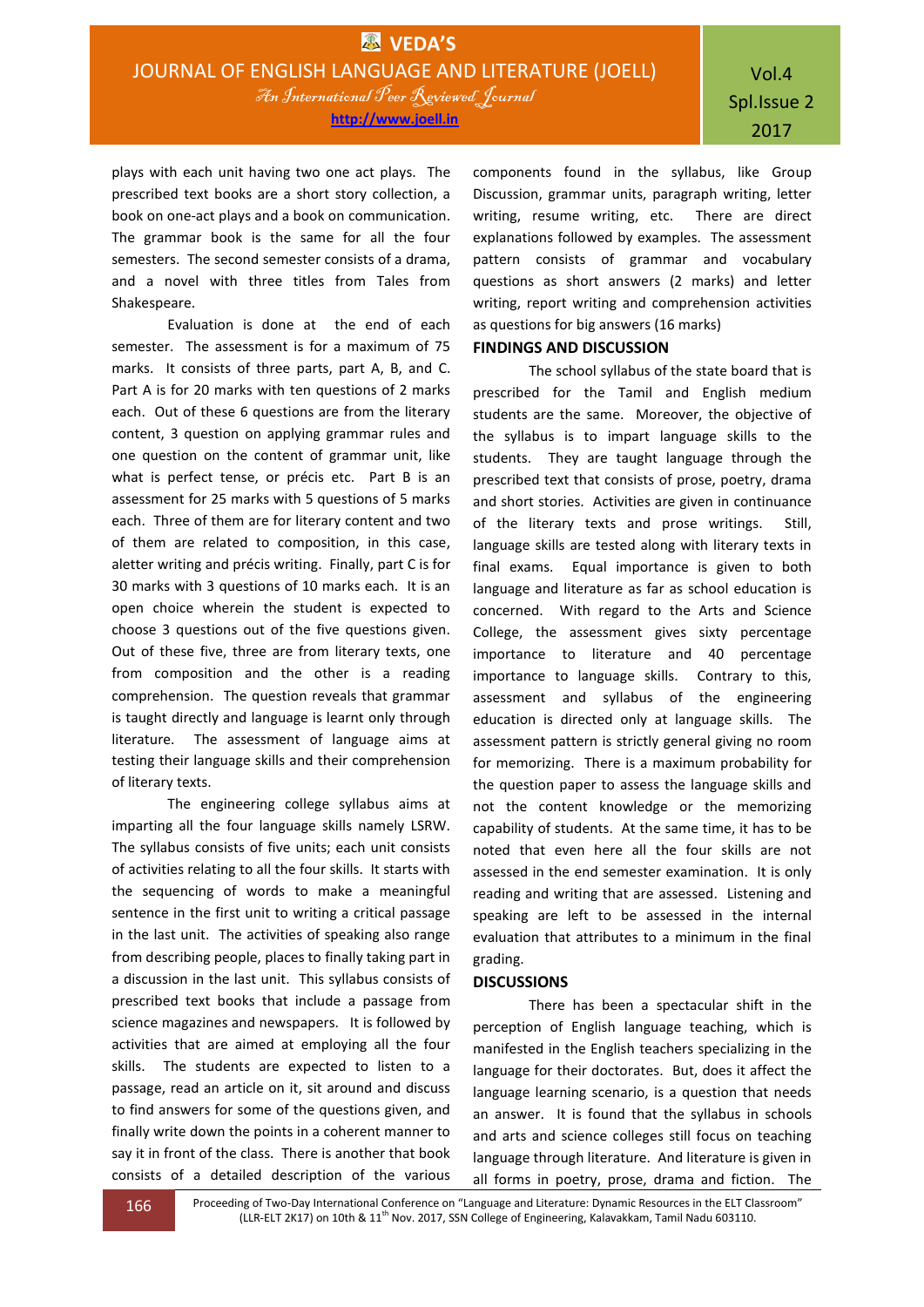students are even asked to involve in role play based on the drama to improve their speaking skills (state board syllabus). Likewise in arts and science colleges too, the importance is still given mainly to the literature content to impart language skills. It is only in the engineering colleges that the shift is more obvious. Here, there is no mention of literature, but for one or two books that are given just for extended reading and not for assessment.

The syllabus given in the schools is related to that of the arts and science colleges and engineering colleges. The syllabus forms a perfect basis for learning language through literature and learning language through skills. The prescribed texts contain texts followed by language activities involving all the four skills. This should equip the students to involve in various activities that are given in the engineering classroom. Likewise, similar activities related to literary texts are also given in both the state and central board syllabus. Further language is taught through literature and through task-based learning. Moreover, language is skills based only in engineering colleges and arts and science colleges have a syllabus based on literature.

A uniform pattern that is found in the assessment pattern is the negligence of listening and speaking in the final exams conducted in schools and colleges. Listening and speaking skills occupy an equal importance with all the other skills in the syllabus and consequently in the teaching of the subject they are not tested in the final exams. Still, in spite of the language skills being included in the syllabus and in the text books, it cannot be authentically said that student who gets nice scores in the final exams will have corresponding listening and speaking skills.

# **VALIDATION OF THE HYPOTHESIS**

It is found that the first hypothesis that states that the syllabus prescribed in the schools with English and Tamil medium instruction is different is negated. This is because the syllabi prescribed constitutes the same content and assessment pattern.

English that is prescribed and taught in the schools are taught through literature and the English that is taught in the colleges are skill oriented and they concentrate on teaching and learning skills. This

is partially negated and partially validated. In schools, language is taught through literature and by skill oriented activities. Likewise, as far as collegiate education, in arts and science colleges English is taught through literature and language. At the same time, the syllabus prescribed for engineering college students is more skills oriented. Further, it is different from the state board syllabus because it is completely skills oriented with no room for literature. Hence the third hypothesis is partially validated.

## **LIMITATIONS**

Language learning in a classroom set up depends on various issues apart from syllabus, prescribed text and assessment. It depends on the experience and exposure of the teacher, teaching methodology, proper infrastructure and technology. In spite of the availability of every other facility, it also depends on the learner's attitude and their ability to take part in a language activity or master the language. The above analysis is done based on the documents that are available and field work was not carried out. Normally the success of the syllabus and the materials depends on how it is employed in the classroom scenario. The present study did not take up any classroom atmosphere into account. The teachers' experience, exposure and understanding of the syllabus and handling of the materials were not taken into consideration. Hence those aspects which have a major contribution to the language acquisition of the students have to be considered.

# **CONCLUSION**

On comparing the syllabi that are prescribed for schools and colleges it is found that schools have both literature and language content. Further language skills are given importance as far as syllabus and materials are concerned. Likewise, college syllabus also contains both literature and language skills with a variation. Engineering college syllabus concentrated only on language skills. Whereas Arts and science college syllabus is more literatureoriented. Hence, school syllabus is framed in such a way to cater to both the ends. Under such situation in engineering colleges, when there is a complete switch to language content, an elaborate bridge course that creates awareness about the CLT should be inculcated in the beginning for better understanding.